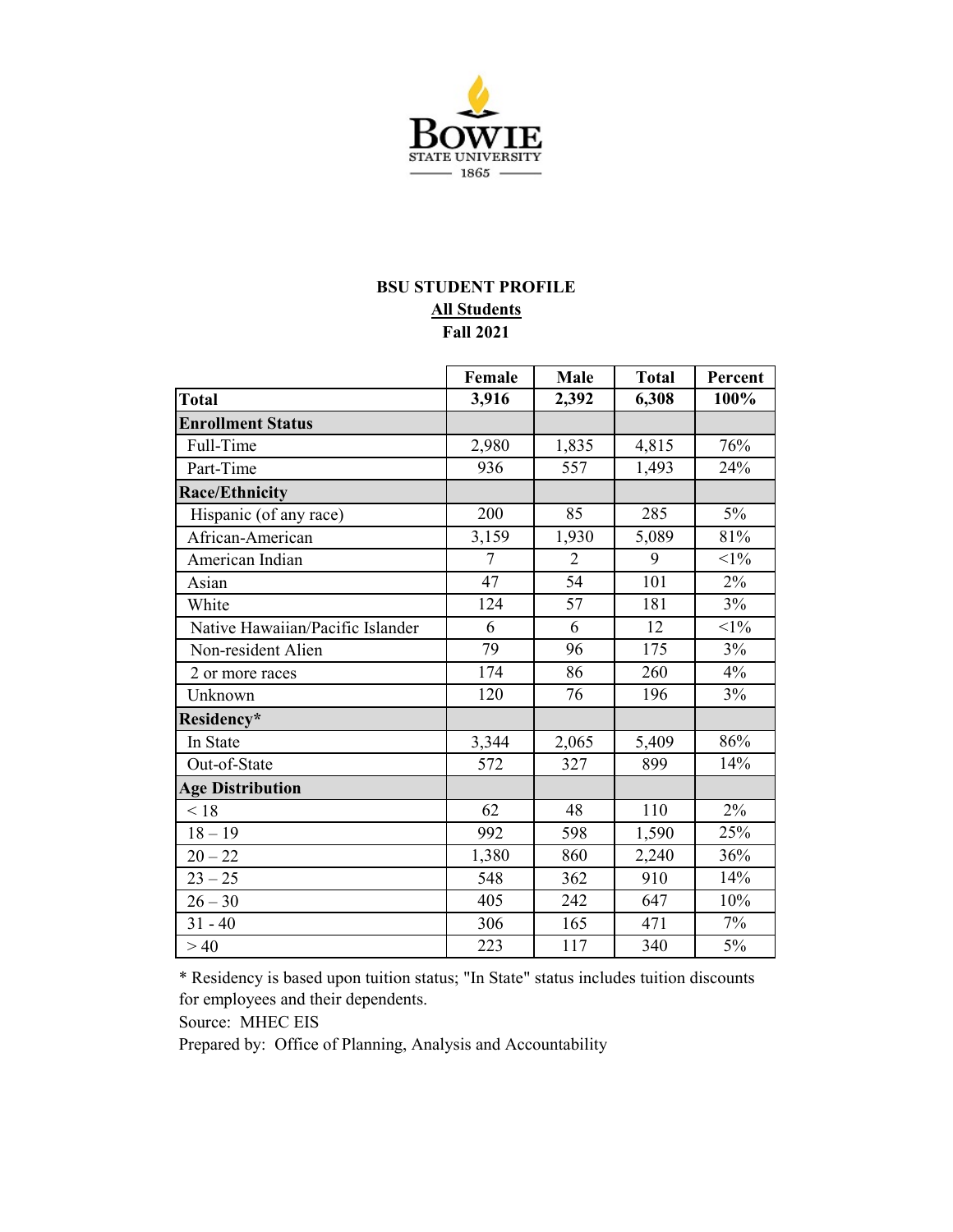

## **BSU STUDENT PROFILE Fall 2021**

|                                  | Undergraduate  | Graduate         | <b>Total</b> | Percent |
|----------------------------------|----------------|------------------|--------------|---------|
| <b>Total</b>                     | 5,381          | 927              | 6,308        | 100%    |
| <b>Enrollment Status</b>         |                |                  |              |         |
| Full-Time                        | 4,344          | 471              | 4,815        | 76%     |
| Part-Time                        | 1,037          | 456              | 1,493        | 24%     |
| <b>Race/Ethnicity</b>            |                |                  |              |         |
| Hispanic (of any race)           | 262            | 23               | 285          | 5%      |
| African-American                 | 4,426          | 663              | 5,089        | 81%     |
| American Indian                  | $\overline{7}$ | $\overline{2}$   | 9            | 0%      |
| Asian                            | 85             | 16               | 101          | 2%      |
| White                            | 111            | 70               | 181          | 3%      |
| Native Hawaiian/Pacific Islander | 12             | $\boldsymbol{0}$ | 12           | $0\%$   |
| Non-resident Alien               | 75             | 100              | 175          | 3%      |
| 2 or more races                  | 233            | 27               | 260          | 4%      |
| Unknown                          | 170            | 26               | 196          | 3%      |
| Residency*                       |                |                  |              |         |
| In State                         | 4,697          | 712              | 5,409        | 86%     |
| Out-of-State                     | 684            | 215              | 899          | 14%     |
| <b>Age Distribution</b>          |                |                  |              |         |
| < 18                             | 110            | $\boldsymbol{0}$ | 110          | 2%      |
| $18 - 19$                        | 1,590          | $\mathbf{0}$     | 1,590        | 25%     |
| $20 - 22$                        | 2,202          | 38               | 2,240        | 36%     |
| $23 - 25$                        | 704            | 206              | 910          | 14%     |
| $26 - 30$                        | 391            | 256              | 647          | 10%     |
| $31 - 40$                        | 247            | 224              | 471          | 7%      |
| >40                              | 137            | 203              | 340          | 5%      |

\* Residency is based upon tuition status; "In State" status includes tuition discounts for employees and their dependents.

Source: MHEC EIS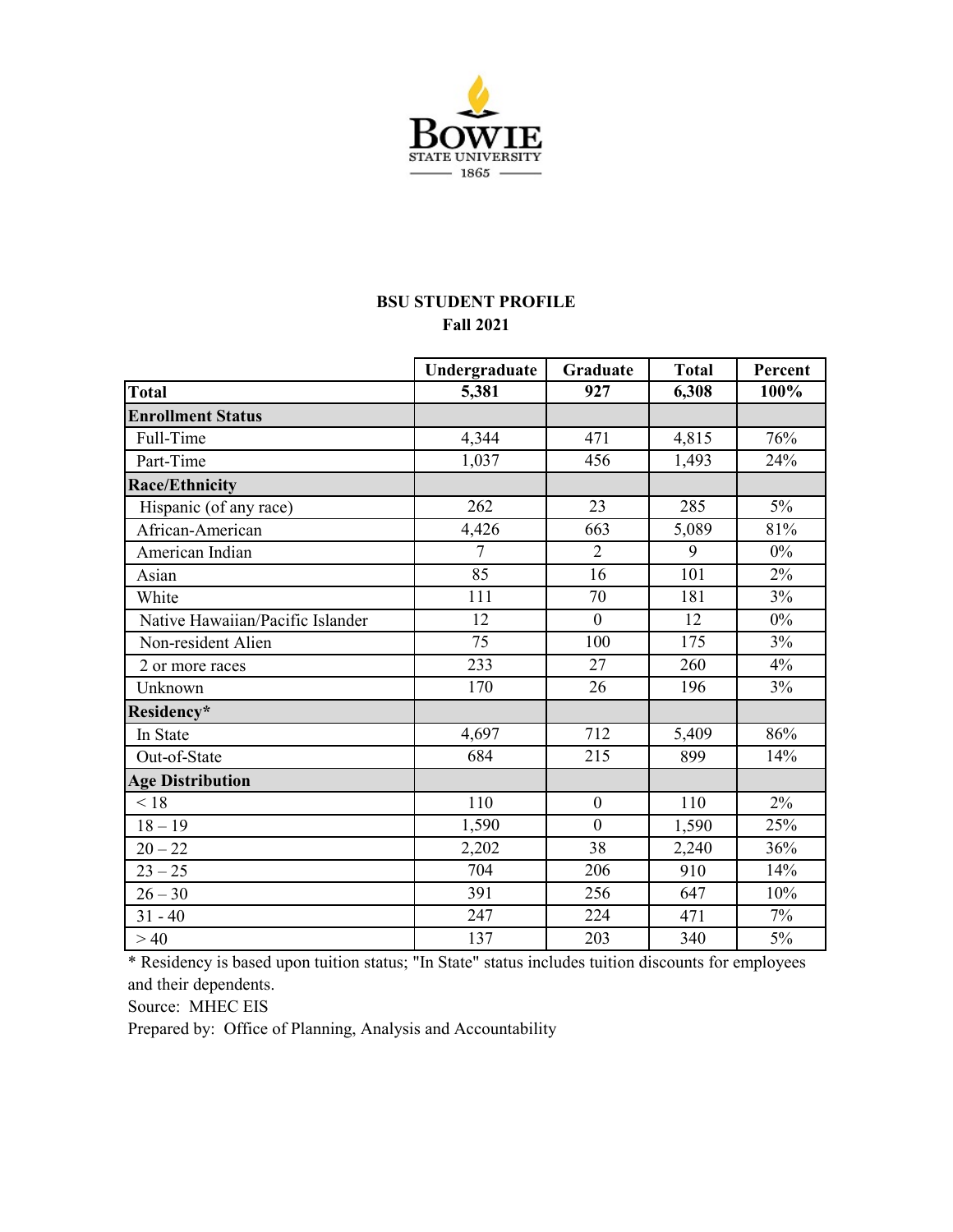

# **BSU STUDENT PROFILE Degree Seeking Undergraduates**

**Fall 2021**

|                                  | Female | <b>Male</b> | <b>Total</b> | Percent |
|----------------------------------|--------|-------------|--------------|---------|
| <b>Total</b>                     | 3,284  | 2,097       | 5,381        | 100%    |
| <b>Enrollment Status</b>         |        |             |              |         |
| Full-Time                        | 2,674  | 1,670       | 4,344        | 81%     |
| Part-Time                        | 610    | 427         | 1,037        | 19%     |
| <b>Race/Ethnicity</b>            |        |             |              |         |
| Hispanic (of any race)           | 184    | 78          | 262          | 5%      |
| African-American                 | 2,698  | 1,728       | 4,426        | 82%     |
| American Indian                  | 5      | 2           | 7            | $<1\%$  |
| Asian                            | 37     | 48          | 85           | $2\%$   |
| White                            | 69     | 42          | 111          | 2%      |
| Native Hawaiian/Pacific Islander | 6      | 6           | 12           | $<1\%$  |
| Non-resident Alien               | 29     | 46          | 75           | $1\%$   |
| 2 or more races                  | 154    | 79          | 233          | 4%      |
| Unknown                          | 102    | 68          | 170          | 3%      |
| Residency*                       |        |             |              |         |
| In State                         | 2838   | 1859        | 4,697        | 87%     |
| Out-of-State                     | 446    | 238         | 684          | 13%     |
| <b>Age Distribution</b>          |        |             |              |         |
| < 18                             | 62     | 48          | 110          | 2%      |
| $18 - 19$                        | 992    | 598         | 1,590        | 30%     |
| $20 - 22$                        | 1,349  | 853         | 2,202        | 41%     |
| $23 - 25$                        | 398    | 306         | 704          | 13%     |
| $26 - 30$                        | 232    | 159         | 391          | 7%      |
| $31 - 40$                        | 160    | 87          | 247          | $5\%$   |
| >40                              | 91     | 46          | 137          | 3%      |

Includes First Time students

\* Residency is based upon tuition status; "In State" status includes tuition discounts for employees and their dependents.

Source: MHEC EIS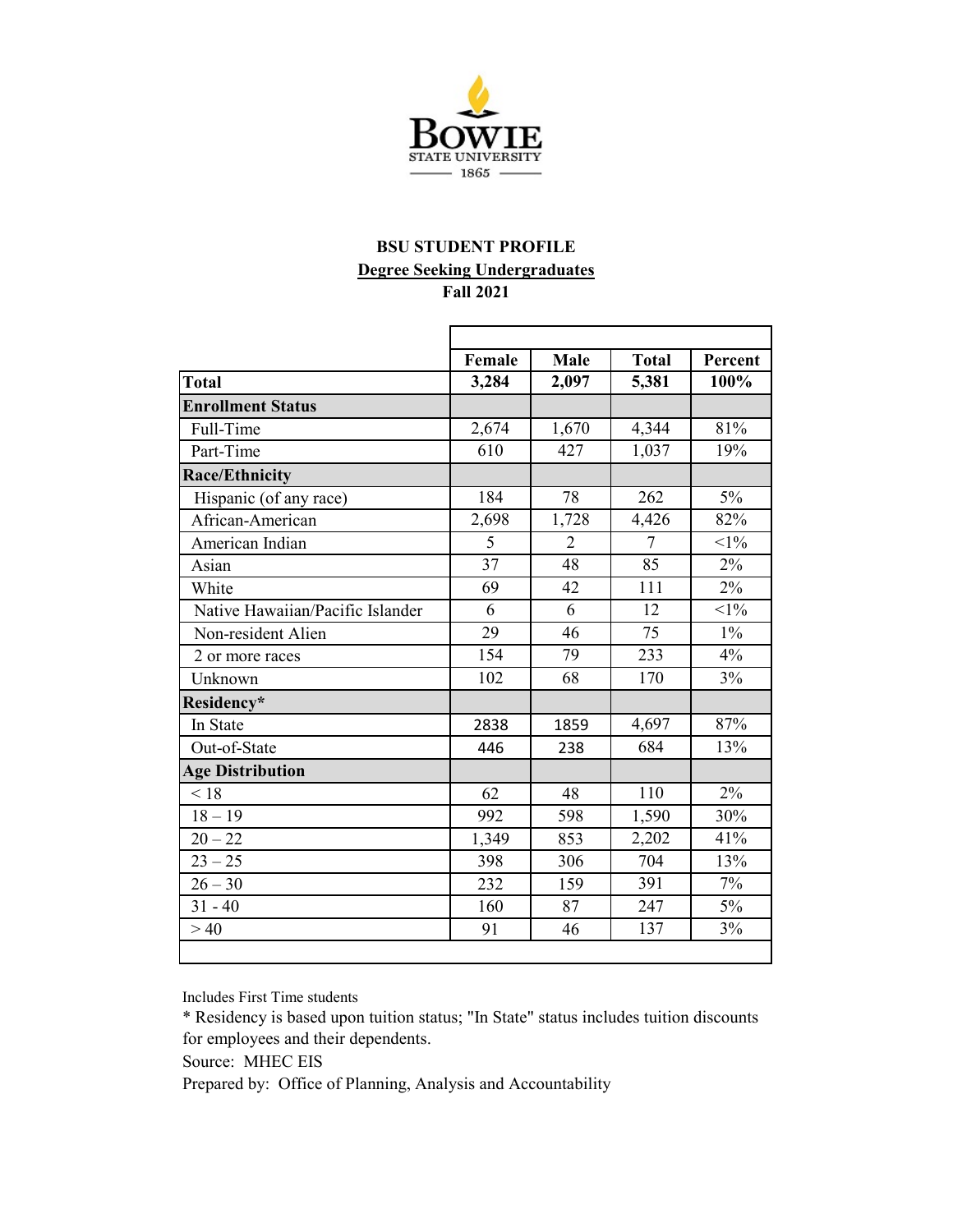

#### **BSU STUDENT PROFILE First-Time Undergraduates (degree-seeking) Fall 2021**

|                                  | Female                  | Male             | <b>Total</b>     | Percent |
|----------------------------------|-------------------------|------------------|------------------|---------|
| <b>Total</b>                     | 570                     | 343              | 913              | 100%    |
| <b>Enrollment Status</b>         |                         |                  |                  |         |
| Full-Time                        | 555                     | 333              | 888              | 97%     |
| Part-Time                        | 15                      | 10               | 25               | 3%      |
| <b>Race/Ethnicity</b>            |                         |                  |                  |         |
| Hispanic (of any race)           | 37                      | 18               | 55               | 6%      |
| African-American                 | 479                     | 296              | 775              | 85%     |
| American Indian                  | $\overline{0}$          | $\mathbf{0}$     | $\boldsymbol{0}$ | $0\%$   |
| Asian                            | $\overline{2}$          | $\overline{4}$   | 6                | $1\%$   |
| White                            | 8                       | $\overline{4}$   | 12               | $<1\%$  |
| Native Hawaiian/Pacific Islander | $\mathbf{0}$            | $\overline{2}$   | $\overline{2}$   | $0\%$   |
| Non-resident Alien               | $\overline{3}$          | $\overline{2}$   | $\overline{5}$   | $<1\%$  |
| 2 or more races                  | 30                      | 11               | 41               | 4%      |
| Unknown                          | 11                      | 6                | 17               | 2%      |
| Residency*                       |                         |                  |                  |         |
| In State                         | 431                     | 292              | 723              | 79%     |
| Out-of-State                     | 139                     | 51               | 190              | 21%     |
| <b>Age Distribution</b>          |                         |                  |                  |         |
| < 18                             | 22                      | 10               | 32               | 4%      |
| $18 - 19$                        | 513                     | 310              | 823              | 90%     |
| $20 - 22$                        | 19                      | 11               | 30               | 3%      |
| $23 - 25$                        | 9                       | 8                | 17               | 2%      |
| $26 - 30$                        | $\overline{3}$          | $\mathbf{1}$     | $\overline{4}$   | $0\%$   |
| $31 - 40$                        | $\mathbf{1}$            | $\boldsymbol{0}$ | $\mathbf{1}$     | $0\%$   |
| >40                              | $\overline{\mathbf{3}}$ | 3                | 6                | $1\%$   |

\* Residency is based upon tuition status; "In State" status includes tuition discounts for employees and their dependents.

Source: MHEC EIS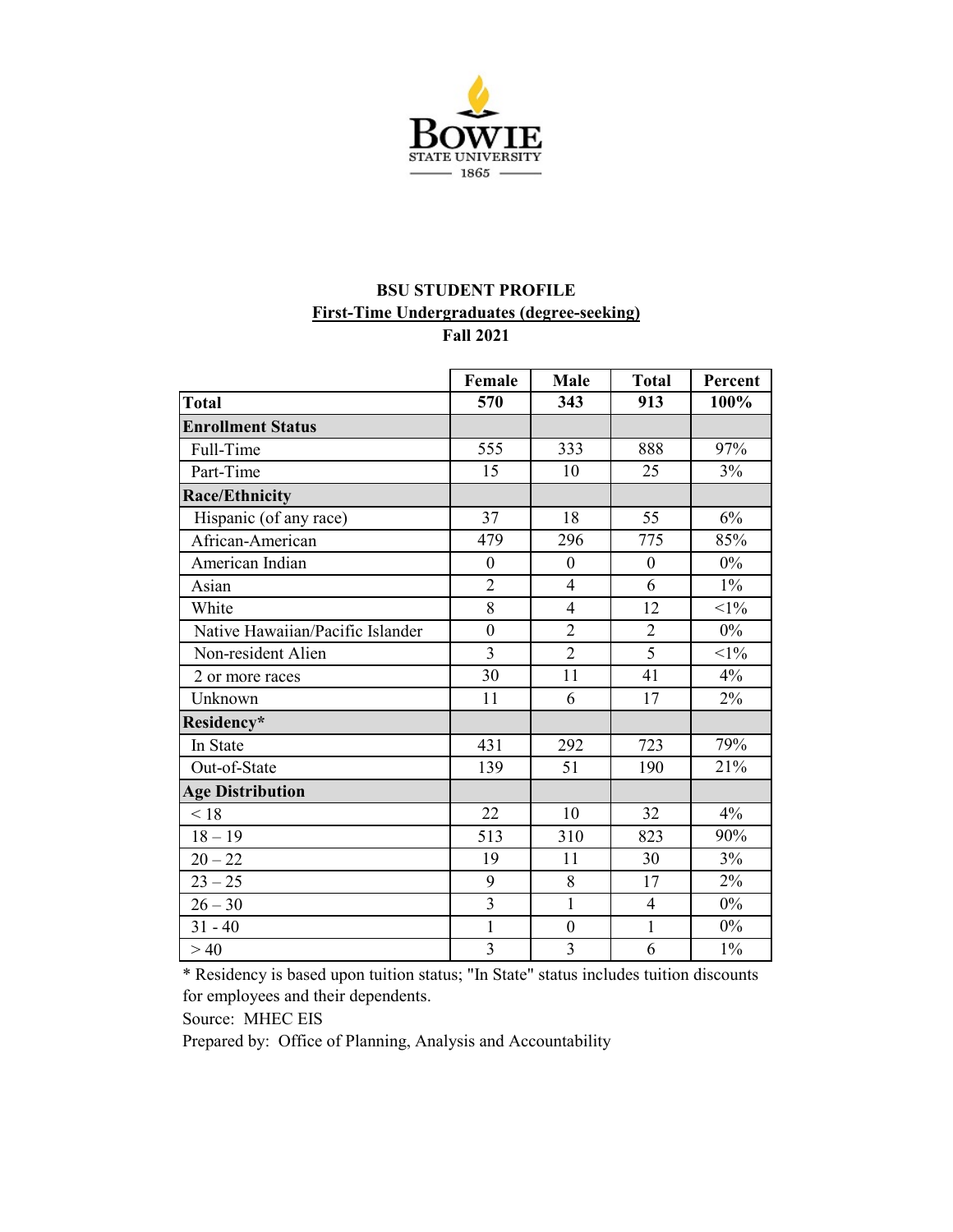

## **BSU STUDENT PROFILE Degree Seeking Graduate Students Fall 2021**

|                                  | Female         | Male             | <b>Total</b>   | Percent |
|----------------------------------|----------------|------------------|----------------|---------|
| Total                            | 597            | 290              | 887            | 100%    |
| <b>Enrollment Status</b>         |                |                  |                |         |
| Full-Time                        | 301            | 163              | 464            | 52%     |
| Part-Time                        | 296            | 127              | 423            | 48%     |
| <b>Race/Ethnicity</b>            |                |                  |                |         |
| Hispanic (of any race)           | 14             | $\overline{7}$   | 21             | 2%      |
| African-American                 | 435            | 198              | 633            | 71%     |
| American Indian                  | $\overline{2}$ | $\mathbf{0}$     | $\overline{2}$ | $<1\%$  |
| Asian                            | 9              | 5                | 14             | $2\%$   |
| White                            | 53             | 15               | 68             | 8%      |
| Native Hawaiian/Pacific Islander | $\theta$       | $\theta$         | $\theta$       | $<1\%$  |
| Non-resident Alien               | 49             | 50               | 99             | 11%     |
| 2 or more races                  | 19             | 7                | 26             | 3%      |
| Unknown                          | 16             | 8                | 24             | 3%      |
| Residency*                       |                |                  |                |         |
| In State                         | 478            | 201              | 679            | 77%     |
| Out-of-State                     | 119            | 89               | 208            | 23%     |
| <b>Age Distribution</b>          |                |                  |                |         |
| < 18                             | $\overline{0}$ | $\mathbf{0}$     | $\theta$       | $0\%$   |
| $18 - 19$                        | $\mathbf{0}$   | $\boldsymbol{0}$ | $\mathbf{0}$   | $0\%$   |
| $20 - 22$                        | 31             | 7                | 38             | 4%      |
| $23 - 25$                        | 146            | 55               | 201            | 23%     |
| $26 - 30$                        | 165            | 81               | 246            | 28%     |
| $31 - 40$                        | 135            | 78               | 213            | 24%     |
| >40                              | 120            | 69               | 189            | 21%     |

\* Residency is based upon tuition status; "In State" status includes tuition discounts for employees and their dependents.

Source: MHEC EIS